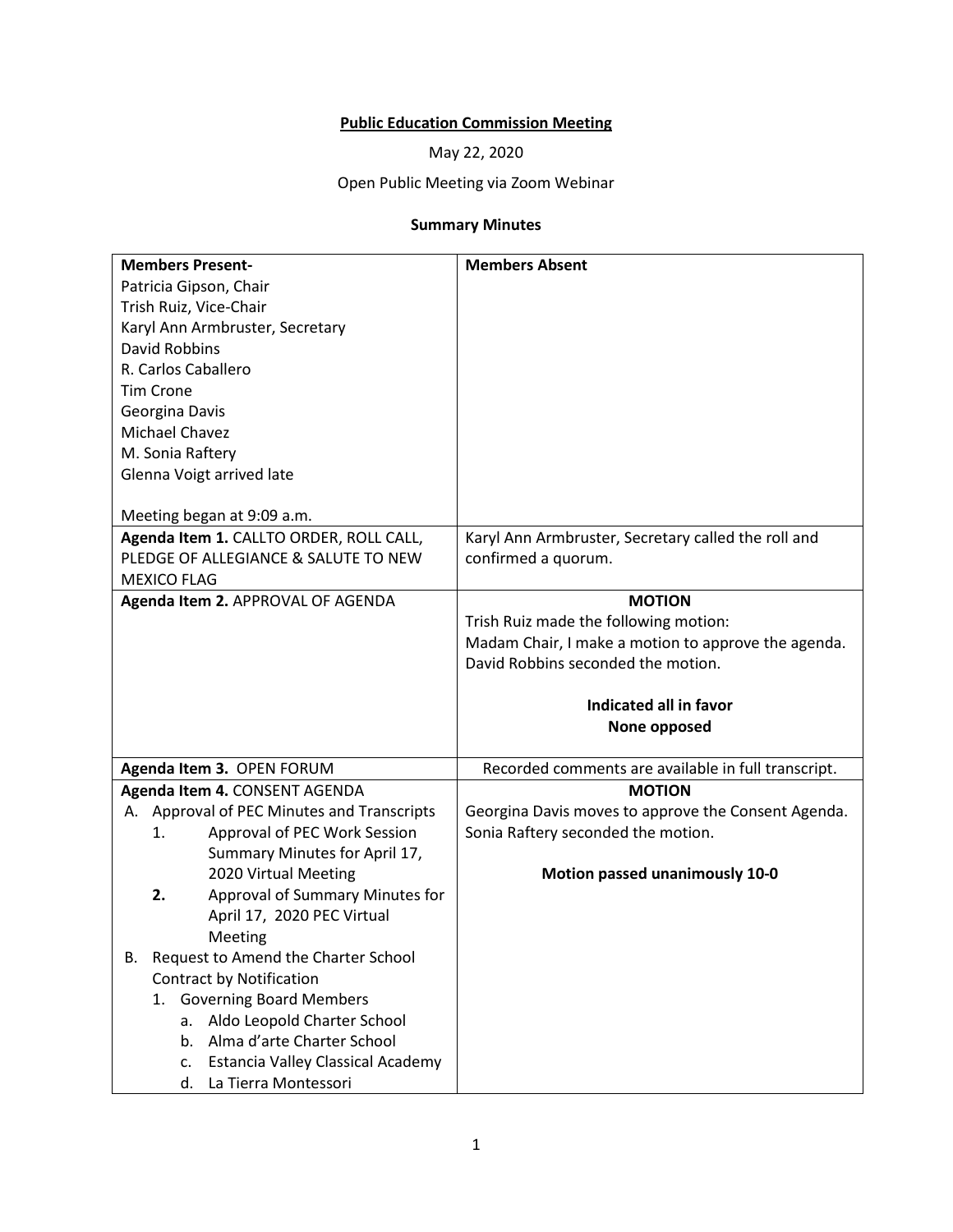| Raices del Saber Xinachtli<br>e.                                      |                                                       |
|-----------------------------------------------------------------------|-------------------------------------------------------|
| <b>Community School</b>                                               |                                                       |
| f.<br>Southwest Aeronautics,                                          |                                                       |
| Mathematics, & Science Academy                                        |                                                       |
| 2. Governing Board Bylaws                                             |                                                       |
| <b>Estancia Valley Classical Academy</b><br>а.                        |                                                       |
| Admission or Lottery Policies and<br>3.                               |                                                       |
| Procedures                                                            |                                                       |
| a. Estancia Valley Classical Academy                                  |                                                       |
|                                                                       |                                                       |
| Agenda Item 5. REPORT FROM OPTIONS FOR                                |                                                       |
| PARENTS & THE CHARTER SCHOOL DIVISION-                                |                                                       |
| <b>DISCUSSION AND POSSIBLE ACTIONS</b>                                |                                                       |
| A. Charter School Division Updates                                    |                                                       |
| <b>B.</b> Concerns                                                    | Recorded comments are available in full transcript.   |
| 1. Albuquerque Institute for                                          |                                                       |
| Mathematics and Science at UNM                                        |                                                       |
| (dual credit relationship with CNM)                                   |                                                       |
| C. Highlights and Appreciation                                        |                                                       |
| Agenda Item 6. DISCUSSION AND POSSIBLE                                | <b>MOTION</b>                                         |
| ACTION ON AMENDMENT REQUEST FOR                                       | Trish Ruiz made the following motion:                 |
| <b>ENROLLMENT CAP INCREASE - MISSION</b>                              | I move that the Public Education Commission deny the  |
| <b>ACHIEVEMENT AND SUCCESS</b>                                        | enrollment cap increase for Mission Achievement and   |
|                                                                       | Success by 504 students to a total of 1,691 students. |
|                                                                       | Georgina Davis seconded the motion.                   |
|                                                                       |                                                       |
|                                                                       | <b>Motion passed 8-1</b>                              |
|                                                                       | Armbruster voted no                                   |
|                                                                       | <b>Voigt abstained</b>                                |
| Agenda Item 7. DISCUSSION AND POSSIBLE                                |                                                       |
| ACTION ON PED EXCEPTIONS AND WAIVER                                   |                                                       |
| FOR ALBUQUERQUE SIGN LANGUAGE                                         | Recorded comments are available in full transcript.   |
| <b>ACADEMY</b>                                                        |                                                       |
| Agenda Item 8. DISCUSSION AND POSSIBLE                                |                                                       |
| ACTION ON RENEWAL APPLICATION CRITERIA                                | Recorded comments are available in full transcript.   |
|                                                                       |                                                       |
| Agenda Item 9. DISCUSSION AND POSSIBLE                                | <b>MOTION</b>                                         |
| <b>ACTION ON NEW APPLICATION CRITERIA</b>                             | Glenna Voigt made the following motion:               |
|                                                                       | So I move that the Public Education Commission adopt  |
|                                                                       | the criteria revisions to the new application.        |
|                                                                       | Trish Ruiz seconded the motion.                       |
|                                                                       | <b>Motion passed 9-1</b>                              |
|                                                                       | Armbruster voted no                                   |
|                                                                       |                                                       |
| Agenda Item 10. DISCUSSION AND POSSIBLE<br>ACTION ON CHARTER CONTRACT | <b>MOTION</b>                                         |
|                                                                       | Patricia Gipson made the following motion:            |